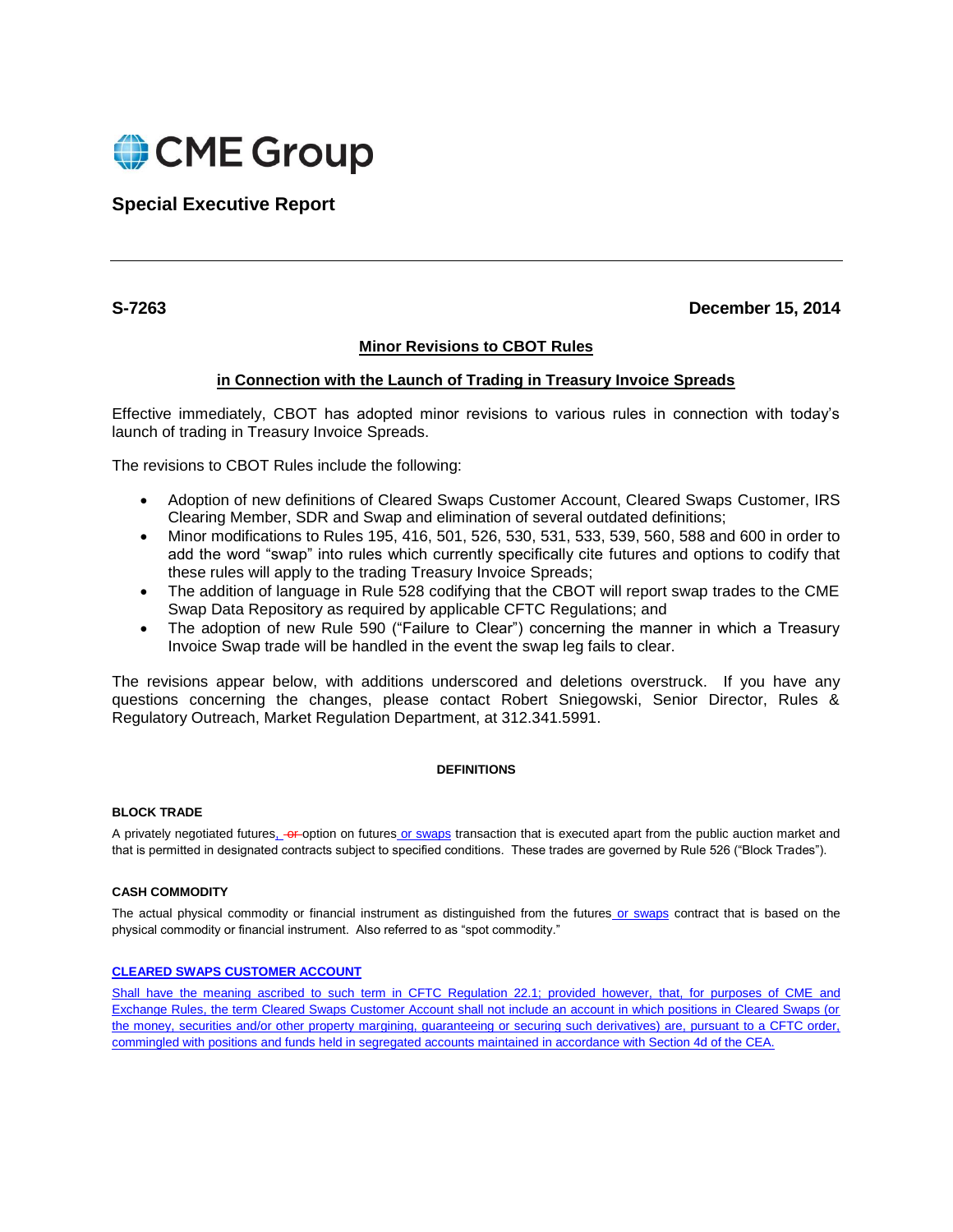Special Executive Report S-7263 December 15, 2014 Page 2

#### **CLEARED OTC DERIVATIVES CUSTOMER SEQUESTERED ACCOUNT**

An account in which Funds of Cleared OTC Derivatives positions Customers (or investments thereof) (and the money, securities and/other property margining, guaranteeing or securing such positions) of Cleared OTC Derivatives Customers are held; Provided, however, That, for purposes of CME Rules, the term Cleared OTC Derivatives Customer Sequestered Account shall not include an account in which positions in cleared OTC derivatives (or the money, securities and/or other property margining, guaranteeing or securing such derivatives) are, pursuant to a CFTC order, commingled with positions and funds held in segregated accounts maintained in accordance with Section 4d of the CEA.

## **CLEARED SWAPS CUSTOMERS**

Shall have the meaning ascribed to such term in CFTC Regulation 22.1.; provided however, that a customer is only a Cleared Swaps Customer with respect to its positions in Cleared Swaps (as defined in CFTC Regulation 22.1); provided further, that, for purposes of CME Rules, the term Cleared Swaps Customers shall not include customers whose Cleared Swaps (as defined in CFTC Regulation 22.1) and whose money, securities and/or other property margining, guaranteeing or securing such Cleared Swaps are, pursuant to a CFTC order, commingled with positions and funds held in segregated accounts maintained in accordance with Section 4d of the CEA

#### **CLEARED OTC DERIVATIVES CUSTOMERS**

Customers of a futures commission merchant with positions in cleared OTC derivatives, as that term is defined in CFTC Regulation 190.01(oo); Provided however, That a customer is only a Cleared OTC Derivatives Customer with respect to its positions in cleared OTC derivatives, as that term is defined in CFTC Regulation 190.01(oo); Provided, further, That, for purposes of CME Rules, the term Cleared OTC Derivatives Customers shall not include customers whose only cleared OTC derivatives positions (and whose money, securities and/or other property margining, guaranteeing or securing such derivatives) are, pursuant to a CFTC order, commingled with positions and funds held in segregated accounts maintained in accordance with Section 4d of the CEA.

#### **CONTRACT**

Depending on the context in which it is used, a term of reference describing either a unit of trading in a particular futures, options, swaps or cleared product or a product approved and designated by the Board for trading or clearing pursuant to the rules of the Exchange.

#### **FUNDS OF CLEARED OTC DERIVATIVES CUSTOMERS**

The money, securities, and/or other property received by a futures commission merchant from, for, or on behalf of Cleared OTC Derivatives Customers, to margin, guarantee, or secure their cleared OTC derivatives and all money accruing to such customers as a result of such contracts, and, in the case of cleared OTC derivatives options, to be used as a premium for the purchase of such option by the customer or as a premium payable to the customer or to guarantee or secure the performance of such option by the customer or representing accruals for such options to the customer (including the market value of such options purchased by the customer and for which the customer has paid full value).

### **FUTURES COMMISSION MERCHANT OR FCM**

An individual or organization which solicits or accepts orders to buy or sell futures, or options on futures contracts or swaps, and accepts money or other assets from customer in connection with such orders. An FCM must be registered with the CFTC.

### **INTRODUCING BROKER OR IB**

A firm or individual that solicits and accepts orders to buy or sell futures, or options on futures contracts, or swaps - from customers but does not accept money or other assets from such customers. An IB must be registered with the CFTC.

#### **IRS CLEARING MEMBER**

Has the meaning as set forth in the CME Rulebook in Rule 8G04.

## **NATIONAL FUTURES ASSOCIATION OR NFA**

The National Futures Association. NFA is an independent self-regulatory organization. for the U.S. futures industry with no ties to any specific marketplace.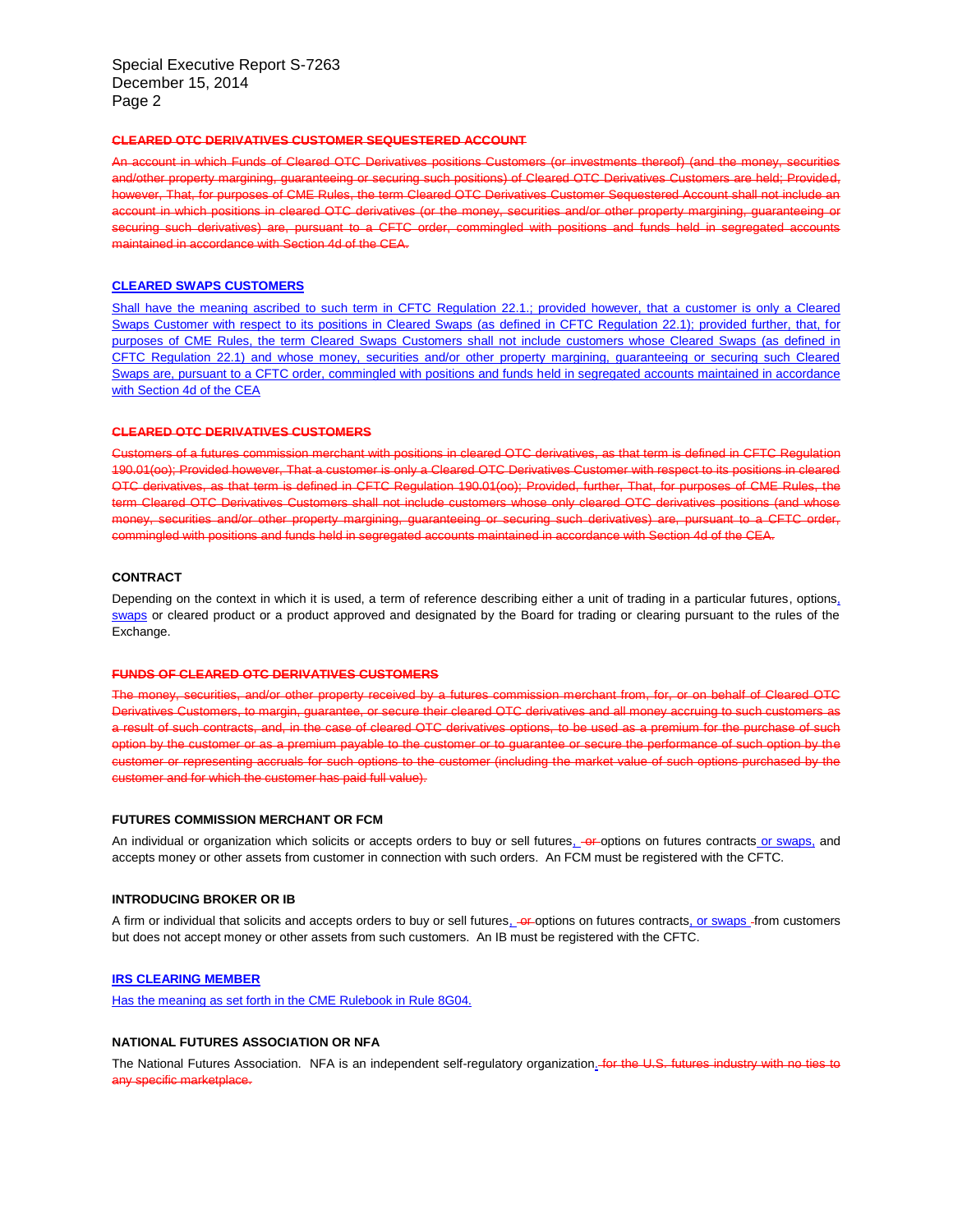Special Executive Report S-7263 December 15, 2014 Page 3

## **RULES**

The Certificate of Incorporation, By-Laws, rules, interpretations, orders, resolutions, advisories, notices, manuals and similar directives of the Exchange, and all amendments thereto. The trading and clearing of all Exchange futures, options on futures, swaps, cleared-only and spot contracts shall be subject to the rules.

## **SDR**

The term shall have the meaning of a swap data repository as set forth in CEA § 1a(48).

## **SETTLEMENT PRICE**

The official daily closing price of futures, and options on futures contracts, and swaps as determined in accordance with Rule 813, used by the Clearing House for marking all open positions at the close of the daily settlement cycle.

## **SPOT**

The actual physical commodity as distinguished from the futures or swap contract that is based on the physical commodity. Also referred to as "cash commodity."

#### **SWAP**

An agreement, contract or transaction that is executed or cleared as a swap pursuant to the rules of the Exchange or otherwise.

## **TRADE**

The term "trade" shall mean any purchase or sale of any commodity futures. Or options contract or swap made on the Exchange.

#### **Chapter 1 ("Membership")**

#### **195. MARKET MAKER PROGRAMS**

Exchange staff shall approve the implementation of market maker programs, pursuant to which market makers would be authorized to maintain two-sided markets in those products designated by the Exchange. With the exception of allowable privately negotiated transactions and orders executed in accordance with Rule 539.C., an individual responsible for performing the duties of a market maker pursuant to this Rule may not accept, hold or in any manner have possession or non-public knowledge of orders for any other person, including knowledge of customer orders, in the same or a related market. All contract months in the product and any related futures or options contracts, in addition to any corresponding mini-sized futures or options contracts, or swaps shall be considered to be the same or a related market for purposes of this Rule.

To the extent that the terms of any such market maker program may be in conflict with any Rules of the Exchange, such terms shall supersede such Rules. Nothing in this Rule shall alter or waive a member's responsibility to comply with provisions of the Commodity Exchange Act or Rules or Regulations of the Commodity Futures Trading Commission unless exempted by the Commission.

#### **Chapter 4 ("Enforcement of Rules")**

## **416. CONFLICTS OF INTEREST**

#### **416.A. Abstention Requirements**

A member of a charging, adjudicating, or appeal committee or panel must abstain from participating in any matter where such member:

- 1. Is a witness, potential witness, or a party;
- 2. Is an employer, employee, or co-worker of a witness, potential witness, or a party;
- 3. Is associated with a witness, potential witness, or a party through a broker association as defined in Exchange Rules;

Has any significant personal or business relationship with a witness, potential witness, or a party, not including relationships limited to (a) executing futures, options or swap -or options transactions opposite each other, or (b) clearing futures, -or-option, or swap -transactions through the same clearing member; or

5. Has a familial relationship to a witness, potential witness, or a party.

[The remainder of the Rule is unchanged.]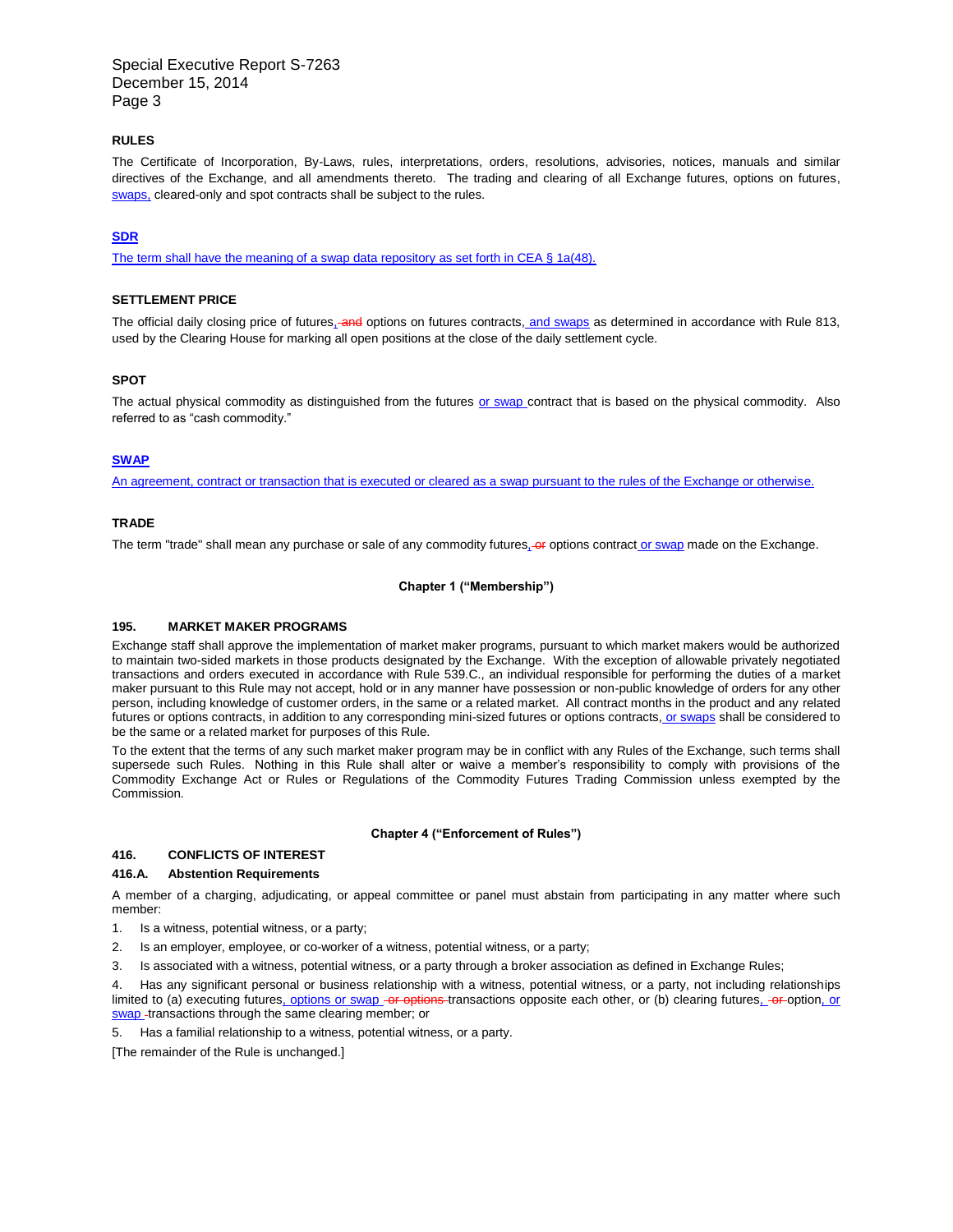## **432. GENERAL OFFENSES**

It shall be an offense:

- A. to have an interest in, operate or knowingly act on behalf of a bucket-shop, or knowingly make any transaction with a bucketshop;
- B. 1. to engage in fraud or bad faith;
	- 2. to engage in conduct or proceedings inconsistent with just and equitable principles of trade;
- C. to engage in dishonest conduct;
- D. to create or report a false or fictitious trade;
- E. to extort or attempt extortion;
- F. to buy or sell any Exchange futures<sub>1</sub>-or-options contracts, or swaps with the intent to default on such purchase or sale;
- G. to prearrange the execution of transactions in Exchange products for the purpose of transferring equity between accounts;
- H. to engage in, or attempt to engage in, the manipulation of prices of Exchange futures, -or-options contracts, or swaps; to corner or squeeze, or attempt to corner or squeeze, the underlying cash market; or to purchase or sell, or offer to purchase or sell Exchange futures, -or-options contracts, or swaps<sub></sub> or any underlying commodities or securities, for the purpose of upsetting the equilibrium of the market or creating a condition in which prices do not or will not reflect fair market values;
- I. to make a verbal or written material misstatement to the Board, a committee, or Exchange employees;
- J. to knowingly disseminate false, misleading or inaccurate information concerning crop or market information or conditions that affect or may affect the price of any Exchange futures, or options contract, swap -or spot transaction in the underlying commodity;

[The remainder of the Rule is unchanged.]

#### **Chapter 5 ("Trading Qualifications and Practices")**

### **501. EMPLOYEES OF MEMBERS**

Members shall register with the Exchange all persons whom they wish to employ on the trading floor. Such employees may act as runners, communicators, clerks and broker assistants. Such employees shall not be permitted to solicit customers or benefit from the production of orders. Such employees shall not trade or have any interest in an account trading in any CBOT or CME futures or options or swaps -contracts. Employees must wear a prescribed identification badge. Any member permitting trading by such employee shall be guilty of an offense against the Exchange. Remuneration to such employees shall be limited to salaries and normal bonuses. The member employer shall, upon request, provide a report to Exchange staff with respect to each such employee, setting forth the hours of employment, salary and bonus, and a copy of each employee's Internal Revenue Service W-2 Form or other documentation evidencing employment.

[The remainder of the Rule is unchanged.]

#### **526. BLOCK TRADES**

The Exchange shall designate the products in which block trades shall be permitted and determine the minimum quantity thresholds for such transactions, subject to the provisions in Article IV, Section D(2)(e) of the Exchange's Certificate of Incorporation that are applicable to rule changes.

The following shall govern block trades:

[Sections A. – E. are unchanged.]

F. Unless otherwise agreed to by the principal counterparties to the block trade, the seller, or, in the case of a brokered transaction, the broker handling the block trade, must ensure that each block trade is reported to the Exchange within five minutes of the time of execution; except that block trades in interest rate futures, and options, swaps or futures/swap spreads executed outside of Regular Trading Hours (7:00 a.m. – 4:00 p.m. Central Time, Monday – Friday on regular business days) must be reported within fifteen minutes of the time of execution.

The report must include the contract, contract month, price, quantity of the transaction, the respective clearing members, the time of execution, and, for options, strike price, put or call and expiration month. The Exchange shall promptly publish such information separately from the reports of transactions in the regular market.

[The remainder of the Rule is unchanged.]

### **528. PRICE REPORTING**

Parties to a pit transaction shall properly notify the designated Exchange official of the price at which trades have been consummated. Both parties to a pit trade are required to ensure that such price is properly posted.

Whenever a member makes a trade with another member and such trade constitutes a price infraction, he shall 1) immediately break the trade; or 2) satisfy all bids or offers which were adversely affected; or 3) adjust the price of the trade to the price which existed when the price infraction occurred, provided that both parties agree to adjust the price and the terms of any affected orders are satisfied.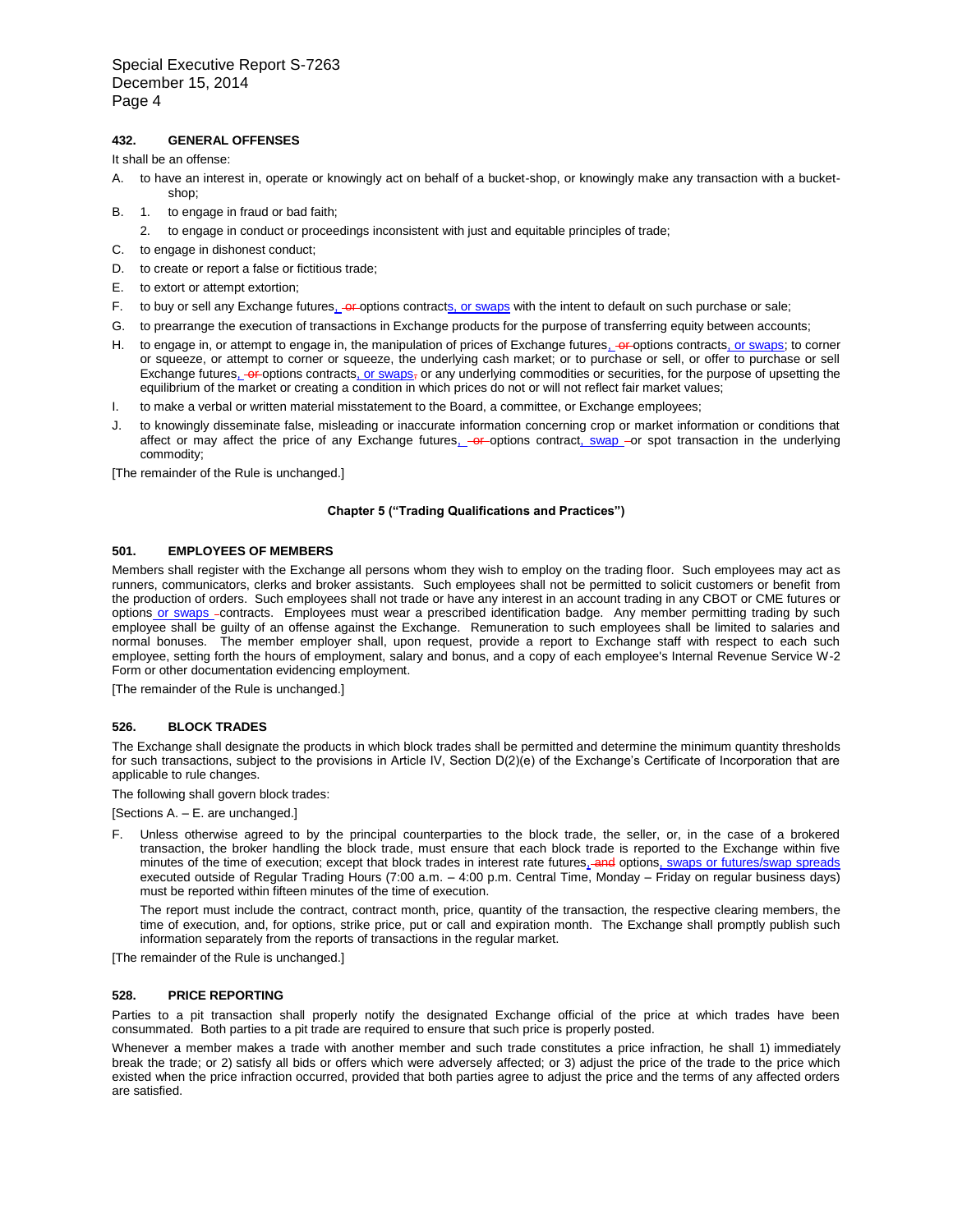The Exchange will report all swap trades, including any block trades which includes a swap, as required by applicable CFTC Regulations to CME SDR. The Exchange will disseminate swap transaction and pricing data relating to swap trades no earlier than the transmittal of such information the CME SDR. The Exchange will record and report to the CFTC all data required to be reported to the CFTC under Part 16 of the CFTC Regulations in the form and manner required by such regulations. Parties to swap trades will be required to provide the Exchange with information, as specified by the Exchange from time to time, to facilitate the Exchange's reporting obligations. In all cases, however, the parties to every trade on the Exchange will be separately responsible for compliance with their own reporting obligations, if any, with respect to such trades under applicable CFTC Regulations.

## **530. PRIORITY OF CUSTOMERS' ORDERS**

A member shall not buy (sell) a futures contract, buy (sell) a call option. - or sell (buy) a put option or a swap for his own account, an account in which he has a direct or indirect financial interest, or an account over which he has discretionary trading authority when he is in possession of an executable order for another person to buy (sell) a futures contract, buy (sell) a call option, or sell (buy) a put option, or a swap in the same product, regardless of the venue of execution. All contract months in a given futures product, and all options on the futures product, and swap products in addition to any corresponding alternative sized (mini or micro) futures or options contracts on a given product or a swap, shall be considered the same product for the purposes of this rule.

The foregoing shall not apply to DRT orders provided that the customer has previously consented in writing and evidence of such general consent is indicated on the order with the "WP" (with permission) designation. In the case of a floor broker holding a discretionary order for an account described in Rule 547, a "WP" designation on the order shall constitute sufficient evidence of prior consent.

No person shall enter an order into the Globex platform for his own account, an account in which he has a direct or indirect financial interest or an account over which he has discretionary trading authority, including, without limitation, an order allowing discretion as to time and price, when such person is in possession of any order for another person that the Globex platform is capable of accepting.

# **531. TRADING AGAINST CUSTOMERS' ORDERS PROHIBITED**

## **531.A. General Prohibition**

No person in possession of a customer order shall knowingly take, directly or indirectly, the opposite side of such order for his own account, an account in which he has a direct or indirect financial interest, or an account over which he has discretionary trading authority.

## **531.B. Exceptions**

The foregoing restriction shall not apply to the following:

- 1. Transactions executed in accordance with Rule 527 to resolve bona fide outtrades or errors;
- 2. Transactions executed pursuant to Rule 538;
- 3. Block trades executed pursuant to Rule 526;
- 4. On the Globex platform, a person may knowingly trade against his customer order for his own account, an account in which he has a direct or indirect financial interest, an account over which he has discretionary trading authority, or a proprietary account of his employer, only if the customer order has been entered immediately upon receipt and has first been exposed on the Globex platform for a minimum of 5 seconds in the case of futures or swaps orders or for a minimum of 15 seconds in the case of options orders; and
- 5. Transactions where the customer has consented in writing no more than 12 months prior to the transaction to waive the application of Rule 531.A. Such transactions shall further be subject to the following requirements: (i) if the transaction was pit traded, the member complies with the requirements set forth in Rule 533; (ii) the member clearly identifies, by appropriate descriptive words, all such transactions, and (iii) if the transaction was pit traded, the member ensures that it is reported to Exchange price reporting staff for entry into the Exchange Price Reporting System as a cross trade.

## **533. SIMULTANEOUS BUY AND SELL ORDERS FOR DIFFERENT BENEFICIAL OWNERS**

A member who is in possession of both buy and sell orders for different beneficial owners for the same product and expiration month, and, for a put or call option, the same strike price, may execute such orders for and directly between such beneficial owners provided that in pit trading, a member executing such orders shall first bid and offer by open outcry three times at the same price, stating the number of contracts, and, thereafter, if neither the bid nor the offer is accepted, the orders may be matched in the presence, and with the approval, of a designated Exchange official.

The member making such transactions shall, by appropriate descriptive words or symbols, clearly identify all such transactions on his trading card or other similar record made at the time of the execution. The member executing such trade must ensure that it is reported to Exchange price reporting staff for entry into the Exchange Price Reporting System. Failure to identify the transaction to Exchange price reporting staff as a cross trade shall constitute a violation of this rule.

On the Globex platform, opposite orders for different beneficial owners that are simultaneously placed by a party with discretion over both accounts may be entered into the Globex platform provided that one order is exposed for a minimum of 5 seconds in the case of futures or swaps orders or a minimum of 15 seconds in the case of options orders. An order allowing for price and/or time discretion, if not entered immediately upon receipt, may be knowingly entered opposite another order entered by the same firm only if this other order has been entered immediately upon receipt and has been exposed on the Globex platform for a minimum of 5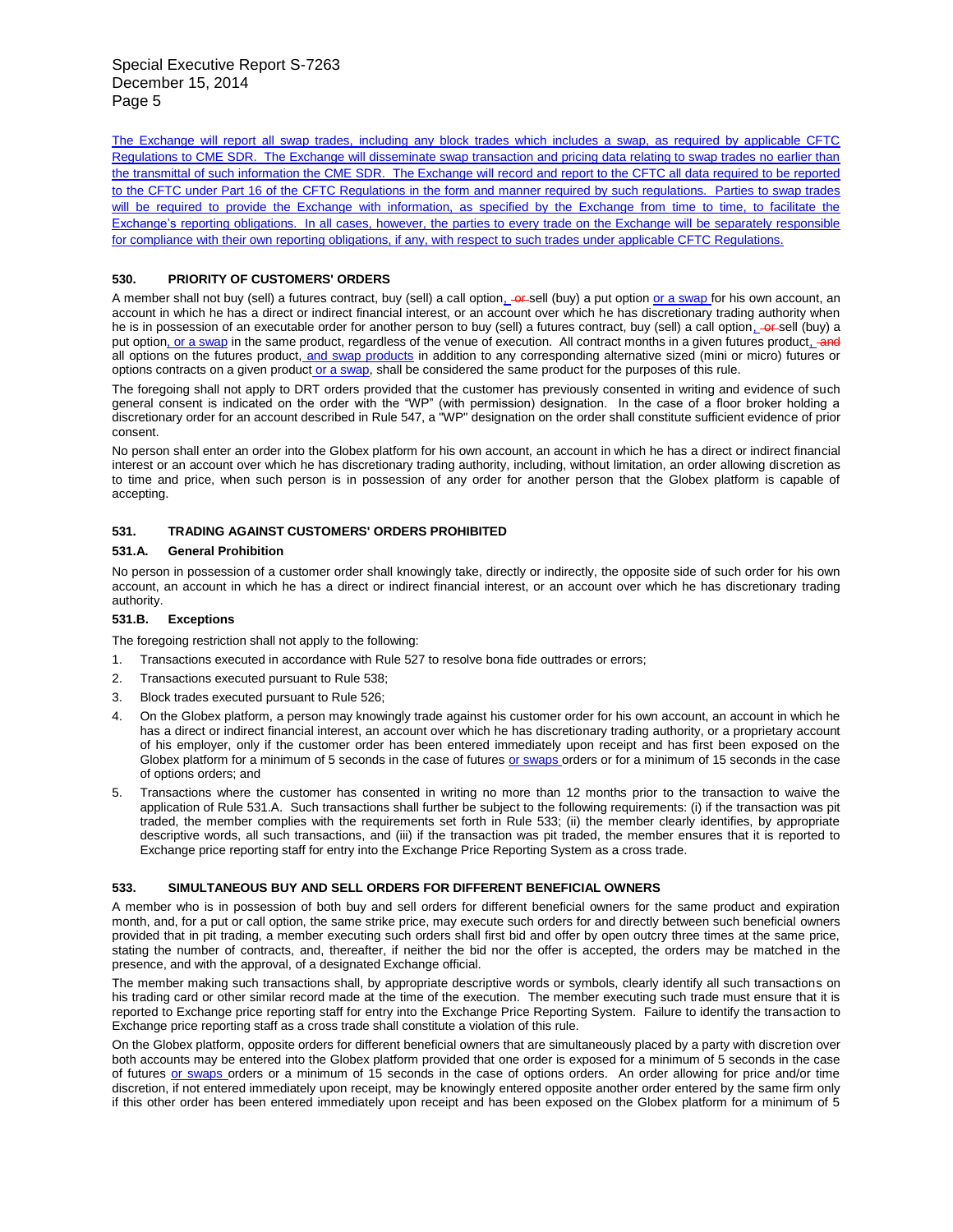seconds for futures orders or swaps, or a minimum of 15 seconds for options orders.

## **539. PREARRANGED, PRE-NEGOTIATED AND NONCOMPETITIVE TRADES PROHIBITED**

#### **539.A. General Prohibition**

No person shall prearrange or pre-negotiate any purchase or sale or noncompetitively execute any transaction, except in accordance with Sections B. and C. below.

#### **539.B. Exceptions**

The foregoing restrictions shall not apply to block trades pursuant to Rule 526 or Exchange for Related Positions transactions pursuant to Rule 538.

#### **539.C. Pre-Execution Communications Regarding Globex Trades**

Parties may engage in pre-execution communications with regard to transactions executed on the Globex platform in the following futures, and options and swaps products where one party wishes to be assured that a contra party will take the opposite side of the order: Interest Rate futures, and options and swaps, Equity Index futures and options, Ethanol futures and options, Commodity Index futures, Real Estate Index futures and, during those hours designated by the Exchange, grain and oilseed options.

Pre-execution communications in those products may occur under the following circumstances:

- 1. A party may not engage in pre-execution communications with other market participants on behalf of another party unless the party for whose benefit the trade is being made has previously consented to permit such communications.
- 2. Parties to pre-execution communications shall not (i) disclose to a non-party the details of such communications or (ii) enter an order to take advantage of information conveyed during such communications except in accordance with this rule.
- 3. In the case of futures orders and/or swaps, the first party's order must be entered into the Globex platform first and the second party's order may not be entered into the Globex platform until a period of 5 seconds has elapsed from the time of entry of the first order.
- 4. In the case of options orders, subsequent to the pre-execution communication, a Request for Quote ("RFQ") for the particular option or option spread or combination must be entered into Globex. Thereafter, in equity options, a Request for Cross ("RFC") order which contains both the buy and the sell orders must be entered into Globex no less than five (5) seconds and no more than thirty (30) seconds after the entry of the RFQ in order to proceed with the trade. In all other Ethanol options, the RFC order must be entered no less than fifteen (15) and no more than thirty (30) seconds after the RFQ in order to proceed with the trade. The RFQ and the RFC order must be entered within the same trading session. Failure to enter the RFC order within 30 seconds after the entry of the RFQ will require a new RFQ to be entered prior to the entry of the RFC order, which must be entered in accordance with the time parameters described above in order to proceed with the trade.

## **560. POSITION ACCOUNTABILITY**

A person who owns or controls positions in  $ex$ in contracts traded on the Exchange or cleared by the Clearing House in excess of reportable levels or subject to accountability levels shall keep records, including records of their activity in the underlying commodity and related derivative markets, and make such records available, upon request, to the Exchange.

Upon request by the Market Regulation Department, such person shall also provide information relating to the positions owned or controlled by that person including, but not limited to, the nature and size of the position, the trading strategy employed with respect to the position, and hedging information, if applicable.

For purposes of this rule, all positions in accounts for which a person, by power of attorney or otherwise, directly or indirectly holds positions or controls trading shall be included with the positions held by such person. Additionally, positions held by two or more persons acting pursuant to an expressed or implied agreement or understanding shall be treated the same as if the positions were held by a single person.

If the person from whom such records or information is requested fails to comply as directed, the Market Regulation Department may order the reduction of such position, in addition to taking disciplinary action as a result of such failure.

A person who exceeds position accountability or position limit levels as a result of maintaining positions at more than one clearing firm shall be deemed to have waived confidentiality regarding his position and the identity of the clearing members at which the positions are maintained.

A person who holds or controls aggregate positions in excess of specified position accountability levels or in excess of position limits pursuant to an approved exemption shall be deemed to have consented, when so ordered by the Market Regulation Department, not to further increase the positions, to comply with any prospective limit which exceeds the size of the position owned or controlled, or to reduce any open position which exceeds position accountability or position limit levels. Any order to reduce an open position shall be issued by the Chief Regulatory Officer or his designee, if he determines in his sole discretion, that such action is necessary to maintain an orderly market.

A clearing member that carries positions for another person shall be responsible for taking reasonable and diligent actions to effect the timely compliance with any order issued pursuant to this rule upon notification of such order by the Market Regulation Department.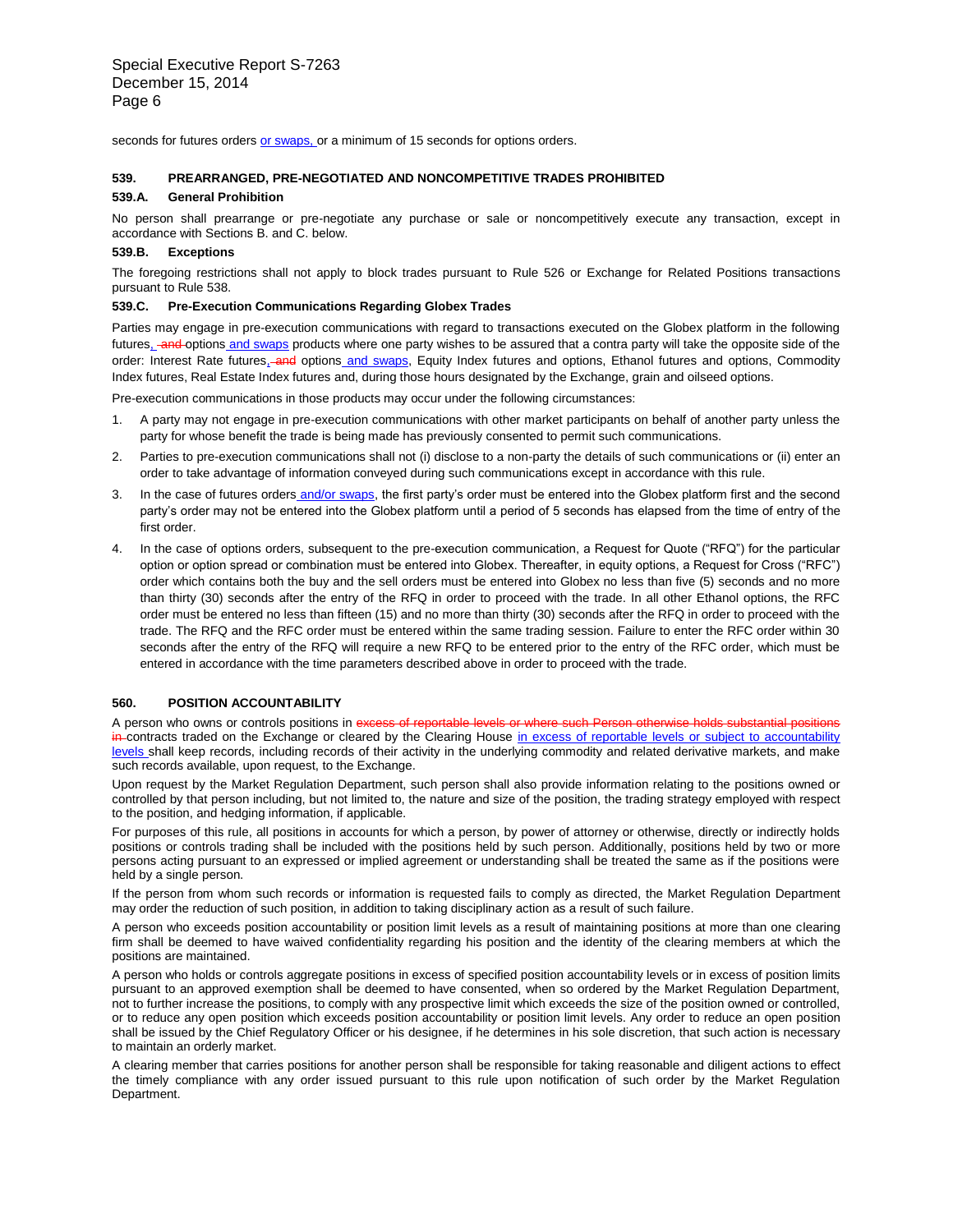Special Executive Report S-7263 December 15, 2014 Page 7

All positions must be initiated and liquidated in an orderly manner.

## **588. TRADE CANCELLATIONS AND PRICE ADJUSTMENTS**

[Sections A. and B. are unchanged.]

#### **588.C. Price Adjustments and Cancellations**

Upon making a determination that a trade will be subject to review, the GCC will first determine whether the trade price is within the Non-Reviewable Range for futures or within the Bid/Ask Reasonability Allowance for options, as described in Section H. The Bid/Ask Reasonability Allowance for an option is the maximum width of the bid/ask range which will be considered reasonable for use in applying the parameters necessary to establish the Non-Reviewable Range for the option. In applying the Non-Reviewable Range, the GCC shall determine the fair value market price for that contract at the time the trade under review occurred. The GCC may consider any relevant information, including, but not limited to, the last trade price in the contract or a better bid or offer price on the electronic trading system, a more recent price in a different contract month, the price of the same or related contract established in another venue or another market, the market conditions at the time of the trade, the theoretical value of an option based on the most recent implied volatility and responses to a Request for Quote (RFQ).

1. Trade Price Inside the Non-Reviewable Range

If the GCC determines that the price of the trade is inside the Non-Reviewable Range, the GCC will issue an alert indicating that the trade shall stand.

- 2. Trade Price Outside the Non-Reviewable Range
- a. Futures Contracts

If the GCC determines that a trade price is outside the Non-Reviewable Range for a futures contract (including futures spreads or futures/swap spreads), the trade price shall be adjusted to a price that equals the fair value market price for that contract at the time the trade under review occurred, plus or minus the Non-Reviewable Range. In the event there are multiple parties, prices and/or contracts involved in the transactions at issue, the GCC has the authority, but not the obligation, to cancel rather than price adjust such transactions. The GCC will issue an alert regarding its decision.

b. Option Contracts

If the GCC determines that a trade price is outside the applicable Non-Reviewable Range for an option contract, the trade price shall be adjusted. In the case of a buy (sell) error, the price will be adjusted to the determined ask (bid) price set forth in the Bid/Ask Reasonability Allowance in Section H. plus (minus) the Non-Reviewable Range. In the event there are multiple parties, prices and/or contracts involved in the transactions at issue, the GCC has the authority, but not the obligation, to cancel rather than price adjust such transactions. The GCC will issue an alert regarding its decision.

Cancelled trade prices and any prices that have been adjusted shall be cancelled in the Exchange's official record of time and sales. Trades that are price adjusted shall be inserted in the time and sales record at the adjusted trade price.

[The remainder of the Rule is unchanged.]

## **590. Failure to Clear**

In the event the swap component of a listed intercommodity spread involving a swap and a futures which is executed on CME Globex, or as a block trade pursuant to Rule 526, is submitted to the Clearing House and fails to clear, the swap component of the spread will be void ab initio and the futures leg will be cancelled by the Exchange.

With respect to futures/swap spreads executed on Globex, any claim for losses in connection with a cancelled trade must comply with the requirements of Rule 588.E.

In the event the swap is cancelled, CBOT agrees to submit notice of such cancellation to the CME SDR.

#### **Chapter 6 ("Arbitration")**

## **600. DISPUTES SUBJECT TO CBOT ARBITRATION**

[Sections A. – C. are unchanged.]

## **600.D. Permissive Arbitrations**

The following may be submitted for arbitration at the Exchange and, in the event such a claim is submitted against a member, that member is required to arbitrate the dispute under these rules, unless otherwise provided:

- 1. claims of a customer against a member that relate to or arise out of any transaction on or subject to the rules of the Exchange;
- 2. claims against an Exchange clearing member and its Globex user pursuant to Rule 588.E., provided that any non-member Globex user has consented to arbitration of the dispute at the Exchange within 21 days of receipt of a claim.

3-4. [Reserved]

- 5. claims of a non-member (other than those claims required to be arbitrated under Rule 600.B) against a member that relate to or arise out of employment on the trading floor;
- 6. claims by or against an entity whose majority ownership is held by Exchange members and whose principal business relates to